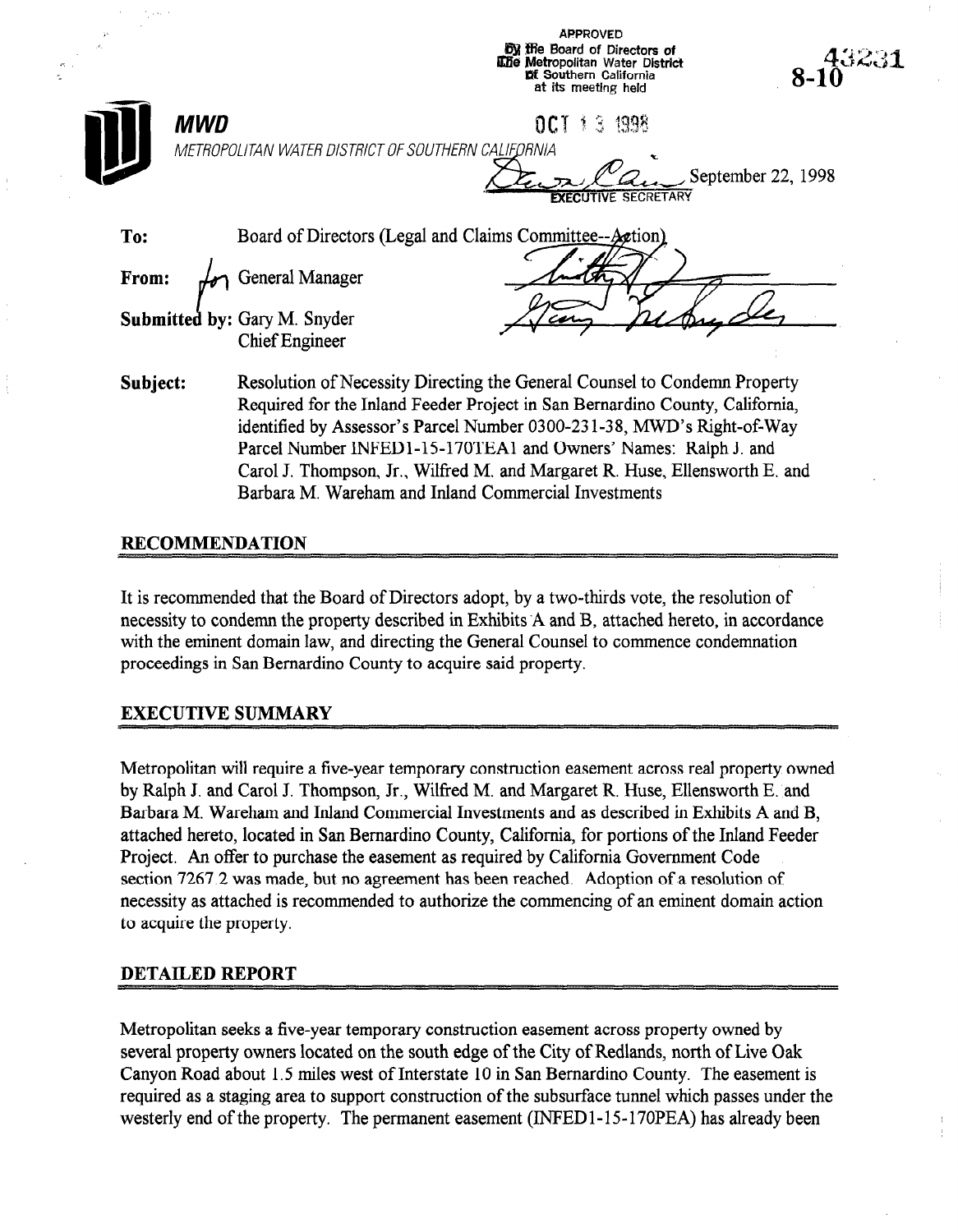acquired by Metropolitan. The property is vacant land and Metropolitan's easement encumbers 8.415 acres of a larger parcel (173 acres) and has been appraised at \$21,500.

On September 4, 1998, a notice of intention to adopt a resolution of necessity and for an opportunity to appear and be heard before the Special Committee on Real Property Management on September 22, 1998, as to the necessity for the Project and the taking of the easement, was served on the property owners. The Eminent Domain Law requires an owner to provide a written request for a hearing within 15 days after the notice was served to be entitled to a hearing on the adoption of a resolution of necessity. No written request was received and the property owners did not appear at the hearing. A written summary of the hearing and the recommendation of the Special Committee on Real Property Management is attached. The Special Committee voted to recommend approval of the proposed resolution.

Transmitted herewith is the form of resolution declaring the necessity of the Project and the acquisition of the temporary easement described in Exhibits A and B, attached thereto, and directing the General Counsel to commence condemnation proceedings in San Bernardino County to acquire the temporary easement,

On February 9, 1993, the Board certified that the Final Environmental Impact Report for the Inland Feeder Project had been completed in compliance with the California Environmental Quality Act (CEQA) and the State Guidelines, and that it had reviewed and considered the Quanty first (CEQT) and the Buile Gallenhos, and that it had reviewed and considered the information comained in that document. The Doard's action on the subject resolution is therefore in compliance with CEQA. No further environmental documentation or review is necessary for the Board to act on this request.

ks: 12013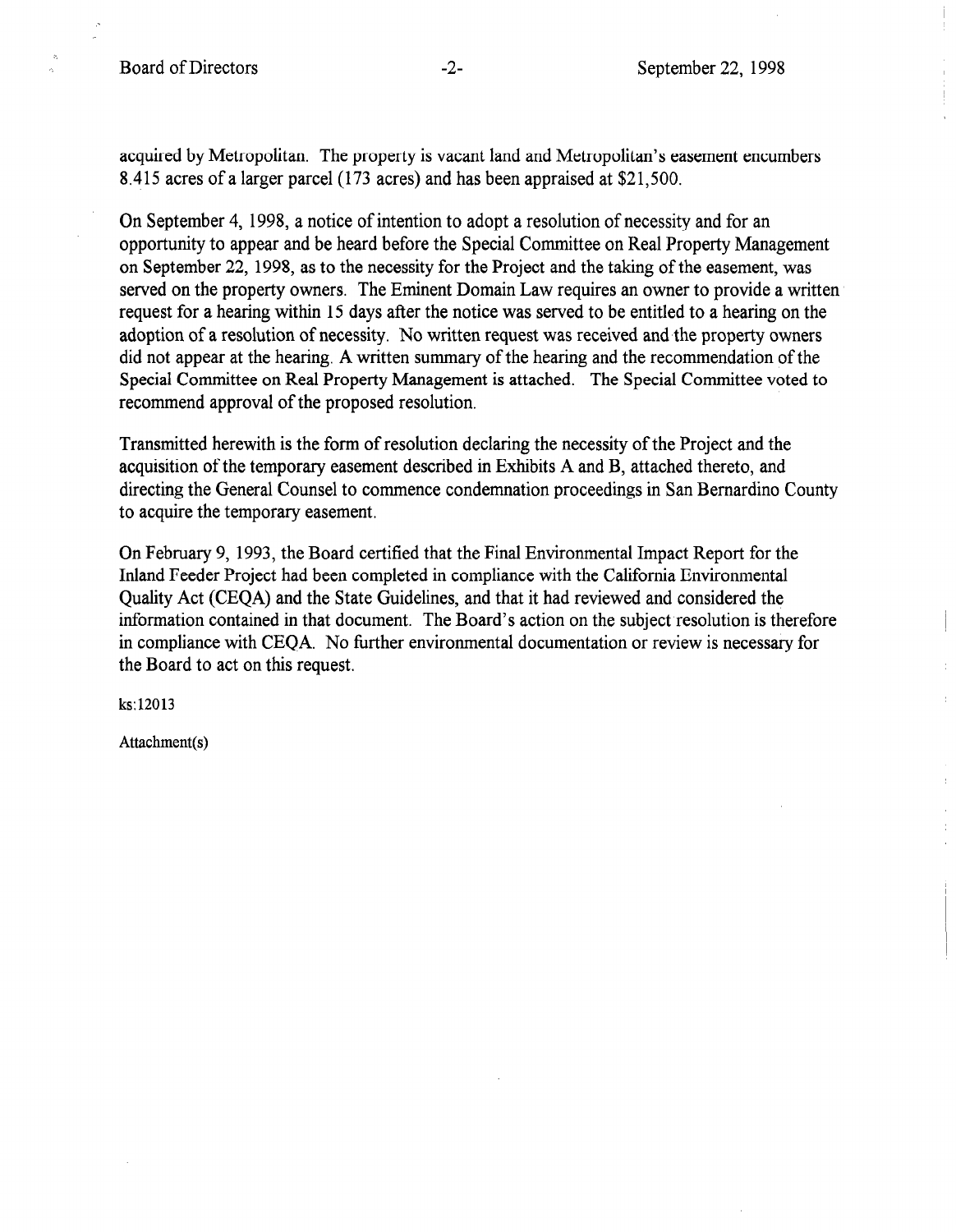Attachment to S-10 Engineering Division September 22, 1998 Page 1 of 1

# SUMMARY OF HEARING AND RECOMMENDATION OF THE SPECIAL COMMITTEE ON REAL PROPERTY MANAGEMENT REGARDING ADOPTION OF A RESOLUTION OF NECESSITY TO CONDEMN PROPERTY FOR THE INLAND FEEDER PROJECT

On September 22, 1998, at the offices of The Metropolitan Water District of Southern California, located at 350 South Grand Avenue, Los Angeles, California 90071, Room 311, a hearing was held by the Special Committee on Real Property Management of the Board of Directors. Committee Chairman Jerry Ring presided. The Committee was called to order and a quorum was present.

Senior Deputy General Counsel Lauren Brainard advised the Committee that it has been delegated the authority by Metropolitan's Board of Directors to hold the hearing required by law as a prerequisite to the adoption of a resolution of necessity to acquire property through the exercise of the eminent domain power. The purpose of the hearing is to allow the Committee to make a determination regarding whether the public interest and necessity require the proposed Project, whether the Project is planned or located in the manner that will be most compatible with the greatest public good and the least private injury, and whether the easements to be acquired are necessary for the Project.

Mr. Brainard further advised the Committee that the offer to purchase the easement had been made to the owners in accordance with the law. The owners were provided written notice of the hearing, but no request to appear was received and no appearance was made.

Mr. Brainard made a presentation regarding the Inland Feeder Project, and identified the subject property as a five year temporary construction easement located in San Bernardino County north of Live Oak Canyon Road on the south edge of the City of Redlands, is required as a shaft site and staging area, and encumbers approximately 8.4 acres for the Riverside Badlands Tunnel. The property is vacant land. The subsurface tunnel easement had already been acquired by Metropolitan. Director Peterson asked the purpose of the shaft sites. Project Manager Dennis Majors replied that the shaft sites were necessary for access and ventilation.

The Committee voted to recommend adoption of the resolution of necessity.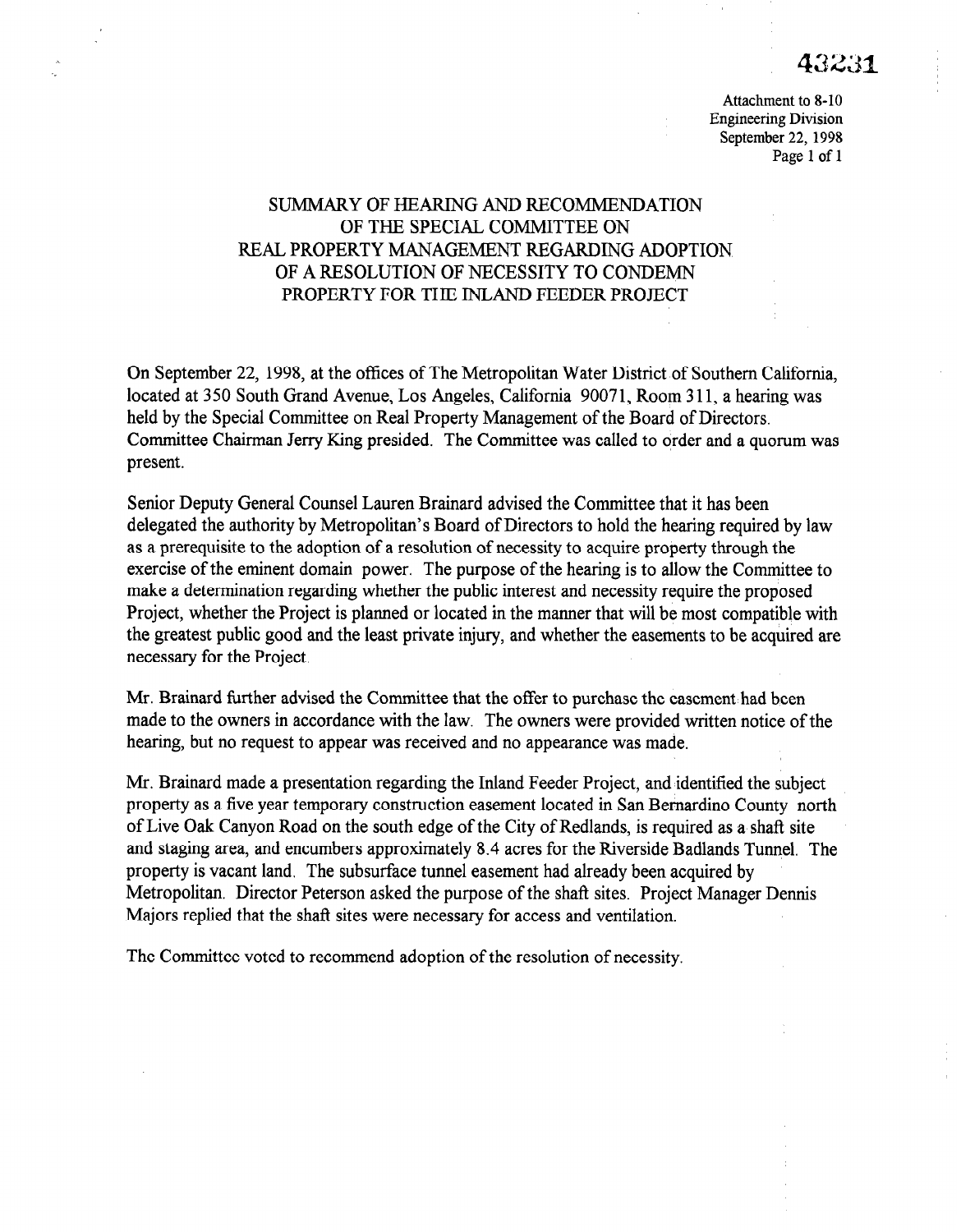Attachment to S-10 Engineering Division September 22, 1998 Page 1 of 2

### **RESOLUTION 8610**

# A RESOLUTION OF THE BOARD OF DIRECTORS OF THE METROPOLITAN WATER DISTRICT OF SOUTHERN CALIFORNIA DIRECTING THE CONDEMNATION OF CERTAIN PROPERTY SITUATED IN THE COUNTY OF SAN BERNARDINO (INLAND FEEDER PROJECT)

BE IT RESOLVED by the Board of Directors of The Metropolitan Water District of Southern California (the "District").

Section 1. The District's Board hereby finds and determines that the public interest and necessity require, for public use, the construction, operation and maintenance of water conveyance facilities ("Inland Feeder Project") in the County of San Bernardino for the transportation and distribution of water for use within the District's boundaries and that certain properties situated in the County of San Bernardino are necessary therefor.

Section 2. The temporary easement to be acquired for the public use set forth in section 1, above, consists of a parcel of land described in Exhibit A attached hereto and incorporated herein by reference and shown on Exhibit B attached hereto and incorporated herein by reference.

Section 3. The District's Board hereby declares its intention to acquire the temporary easement described in Exhibits A and B attached, by proceedings in eminent domain as authorized by the Metropolitan Water District Act (Stats, 1969, Ch. 209, as amended).

Section 4. The District's Board hereby finds and determines that the proposed Project is planned or located in the manner that will be most compatible with the greatest public good and the least private injury.

Section 5. The District's Board hereby finds and determines that the temporary easement described in Exhibits A and B attached hereto are necessary for the proposed Project.

Section 6. The District's Board hereby finds and determines that the offer required by Government Code section 7267.2 has been made to the owners of record of the property described in Exhibits A and B, attached hereto.

Section 7. The District's General Counsel is hereby directed to commence proceedings in the Superior Court of California, County of San Bernardino for the purpose of condemning and acquiring the temporary easement described in Exhibits A and B attached hereto, and to take such steps as may be necessary to secure an order of court permitting the District to take possession of the easement described in Exhibits A and B attached hereto for the uses and purposes herein described. He is authorized to take such actions and steps as he deems necessary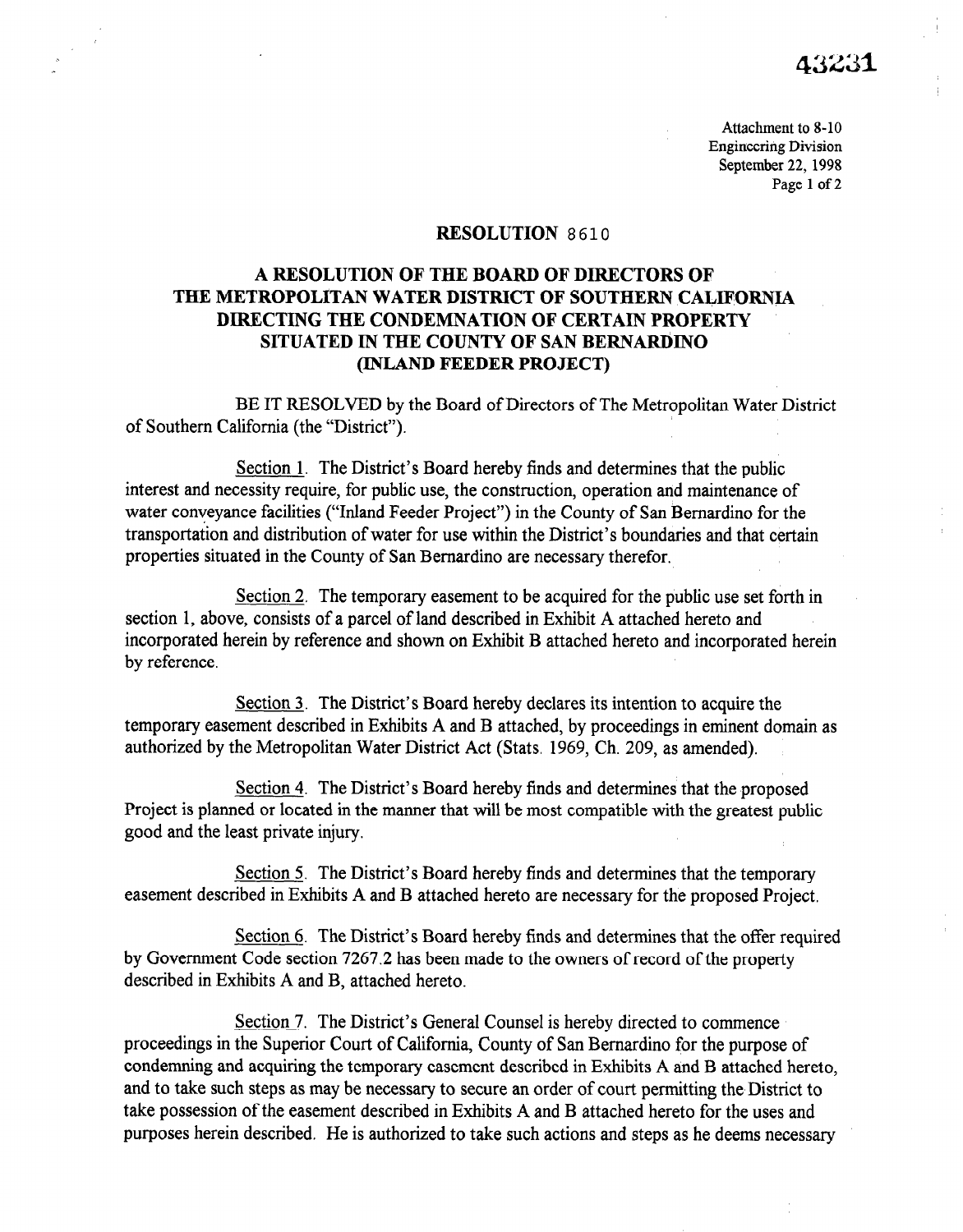Attachment to S-10 Engineering Division September 22, 1998 Page 2 of 2

in connection with such proceedings, including the amending of the complaint to reduce the extent of the easement to be acquired so as to reduce the compensation payable in the action where such change could not substantially impair the construction and operation of the said public works, and to incur expenses necessary and incidental to the action.

I HEREBY CERTIFY that the foregoing resolution was adopted at the meeting of the Board of Directors of The Metropolitan Water District of Southern California held the 13th day of October, 1998, by vote of two-thirds of all its members, and I further certify that the foregoing is a full, true and correct copy of the resolution.

> Executive Secretary The Metropolitan Water District of Southern California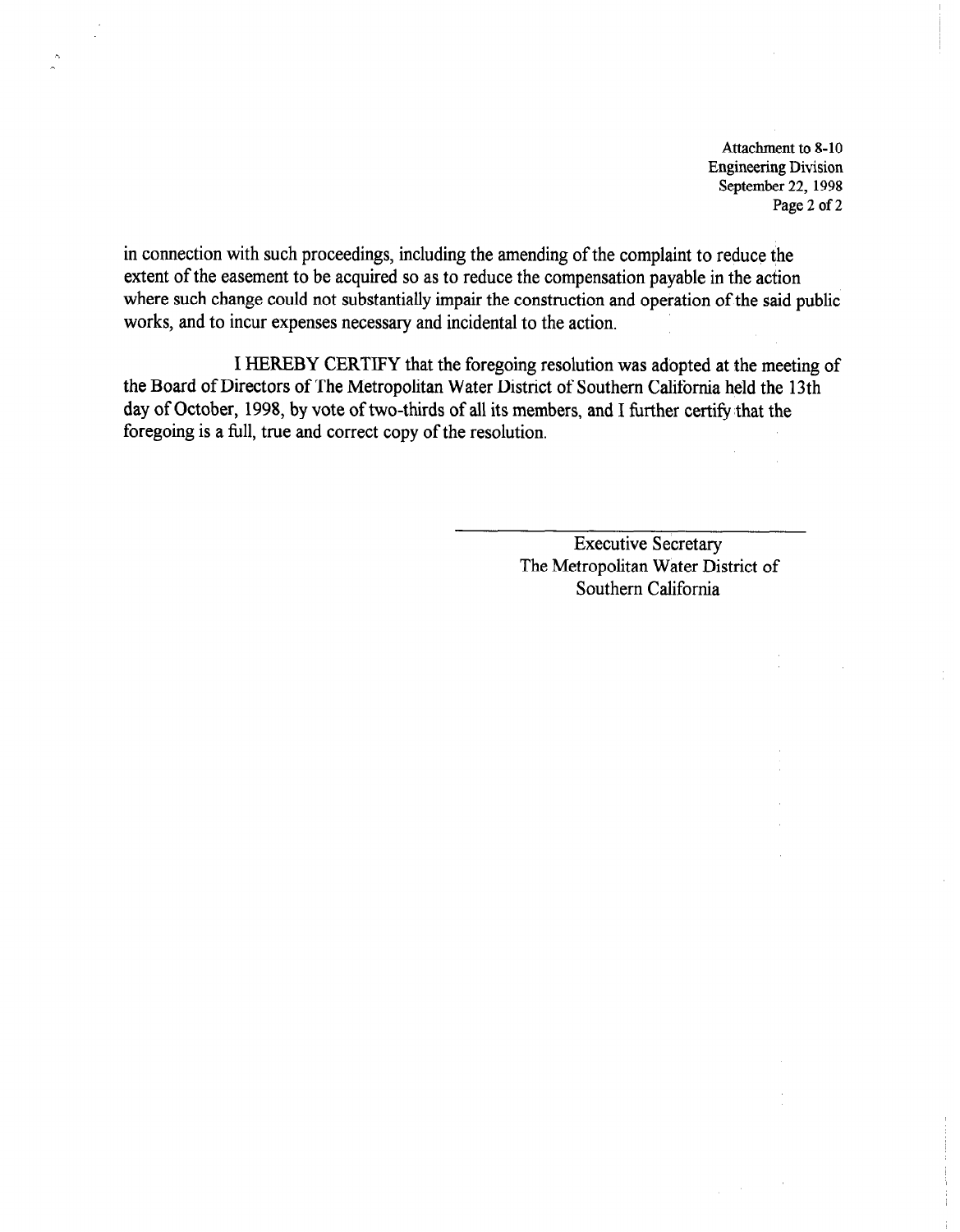Attachment to S-10 Engineering Division September 22, 1998 Page 1 of 1

# EXHIBIT A

1. A temporary easement for a term of five (5) years commencing on the effective date of an order for possession, in the property located in the County of San Bernardino, State of California, described herein as Parcel INFED1-15-170TEA1, and as shown on Exhibit B, attached hereto, for purposes of construction of a water conveyance pipeline, and subject to the following conditions:

> Prior to termination of the easement, all facilities or soils placed on the property by Metropolitan or its contractor shall be removed and the property and any improvements located thereon shall be restored or repaired to a condition as near as practicable to the condition that existed prior to Metropolitan's use of the easement.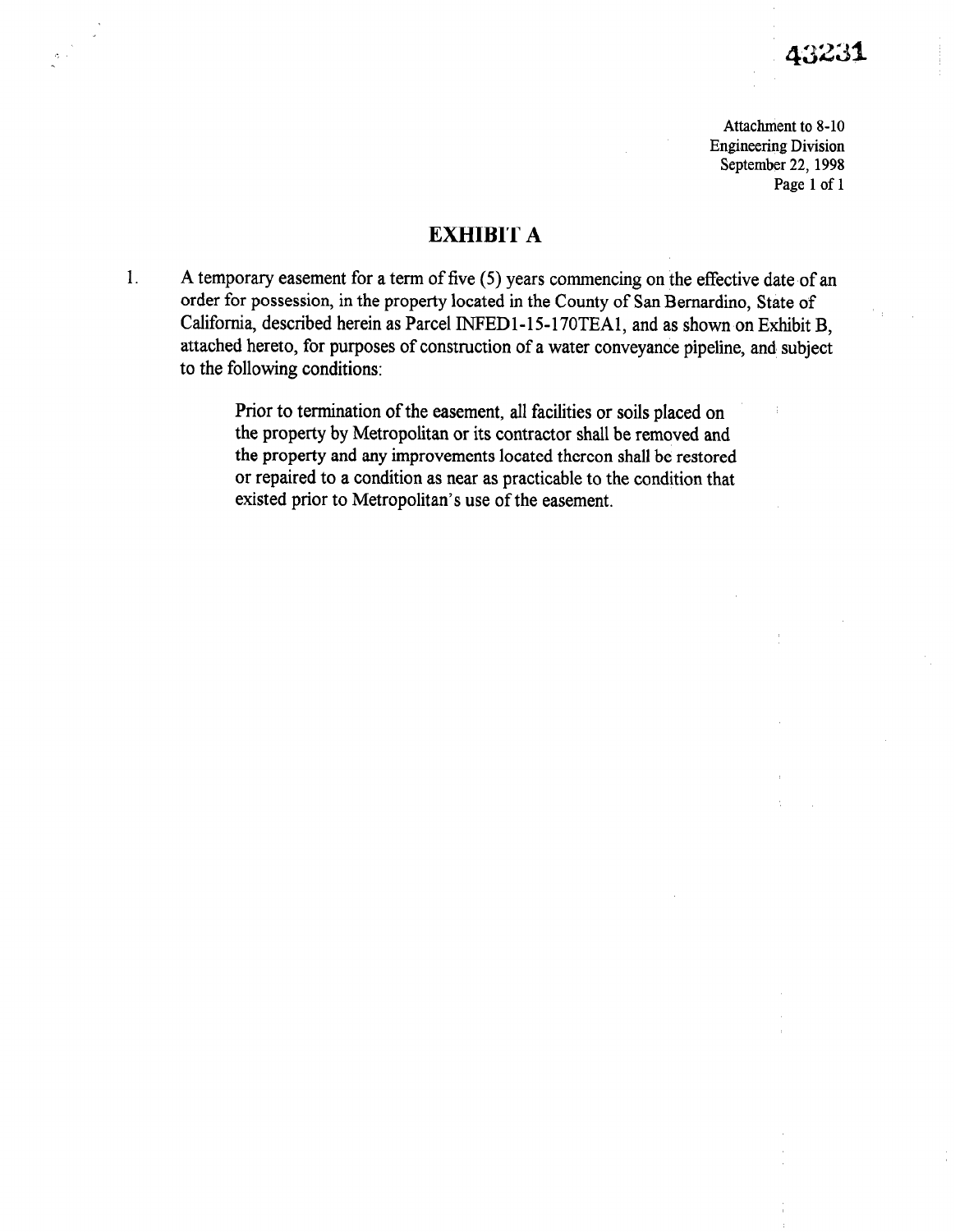Attachment to 8-10 Engineering Division September 22, 1998 Page 1 of 2

## EXHIBIT A

INFEDl-15-170TEAl (Staging Area) Ralph J. Thompson Jr. Trustee, et al

That portion of Government Lot 2 of Section 7, Township 2 South, Range 2 West, San Bernardino Meridian, in the County of San Bernardino, State of California described as follows:

Commencing at the northwest corner of said Lot 2; thence along the north line of said Lot 2, S 87° 14' 57" E 975.34 feet; thence leaving said north line S 01° 01' 40" E 723.66 feet to the TRUE POINT OF BEGINNING; thence S 89° 31' 43" W 559.02 feet; thence S 01° 01' 40" E 410.02 feet to a point on the south line of Parcel No. 2 as conveyed by Grant Deed, recorded December 14, 1990 as Instrument No. 90-491678 of Official Records of said County; thence along said south line, N 89° 31' 43" E 894.04 feet to a point on the east line of said Lot 2; thence along said east line, N 01 $^{\circ}$  01' 40" W 410.02 feet; thence S 89 $^{\circ}$  31' 43" W 335.03 feet to the TRUE POINT OF BEGINNING.

## PREPARED UNDER MY SUPERVISION

Peter G. Wiseman, P.L.S. 6241

Date